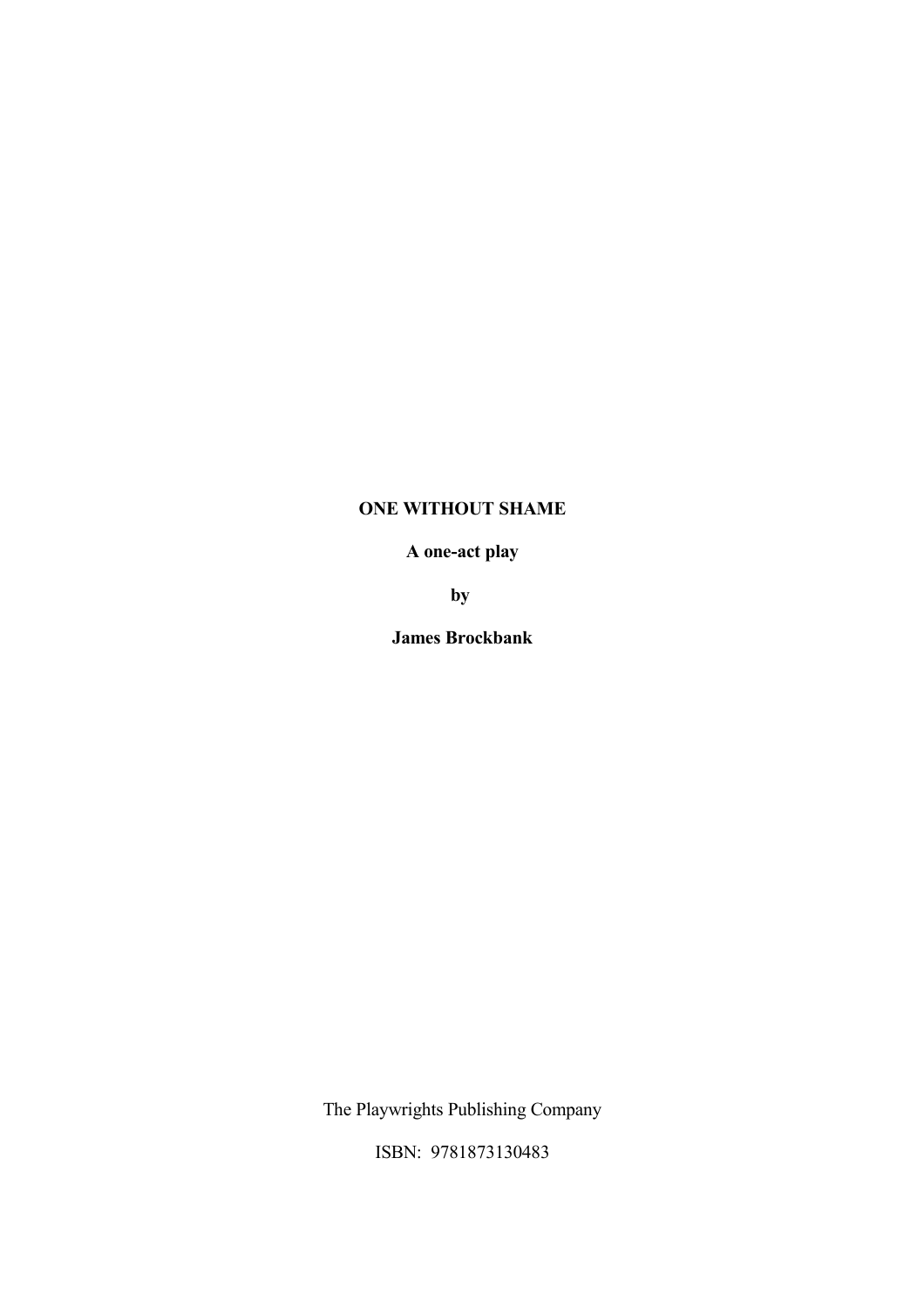Performances or readings of this play may not legally take place before an audience without a licence obtainable on application to:

> The Playwrights Publishing Co., 70, Nottingham Road, Burton Joyce, Notts., U.K., NG14 5AL [44] 01159-313356 [playwrightspublishingco@yahoo.com](mailto:playwrightspublishingco@yahoo.com)

To avoid possible disappointment, application should be made, preferably in writing, as early as possible, stating: -

- (i) Name and address of applicant
- (ii) Name and address of Society;
- (iii) Name and address of theatre or hall where performance(s) would be held;
- (iv) Times and dates of performances.

A fee will be charged for this licence which must be paid prior to the first performance otherwise the licence is automatically cancelled and the performance becomes illegal.

Time: From early morning to dawn the following day.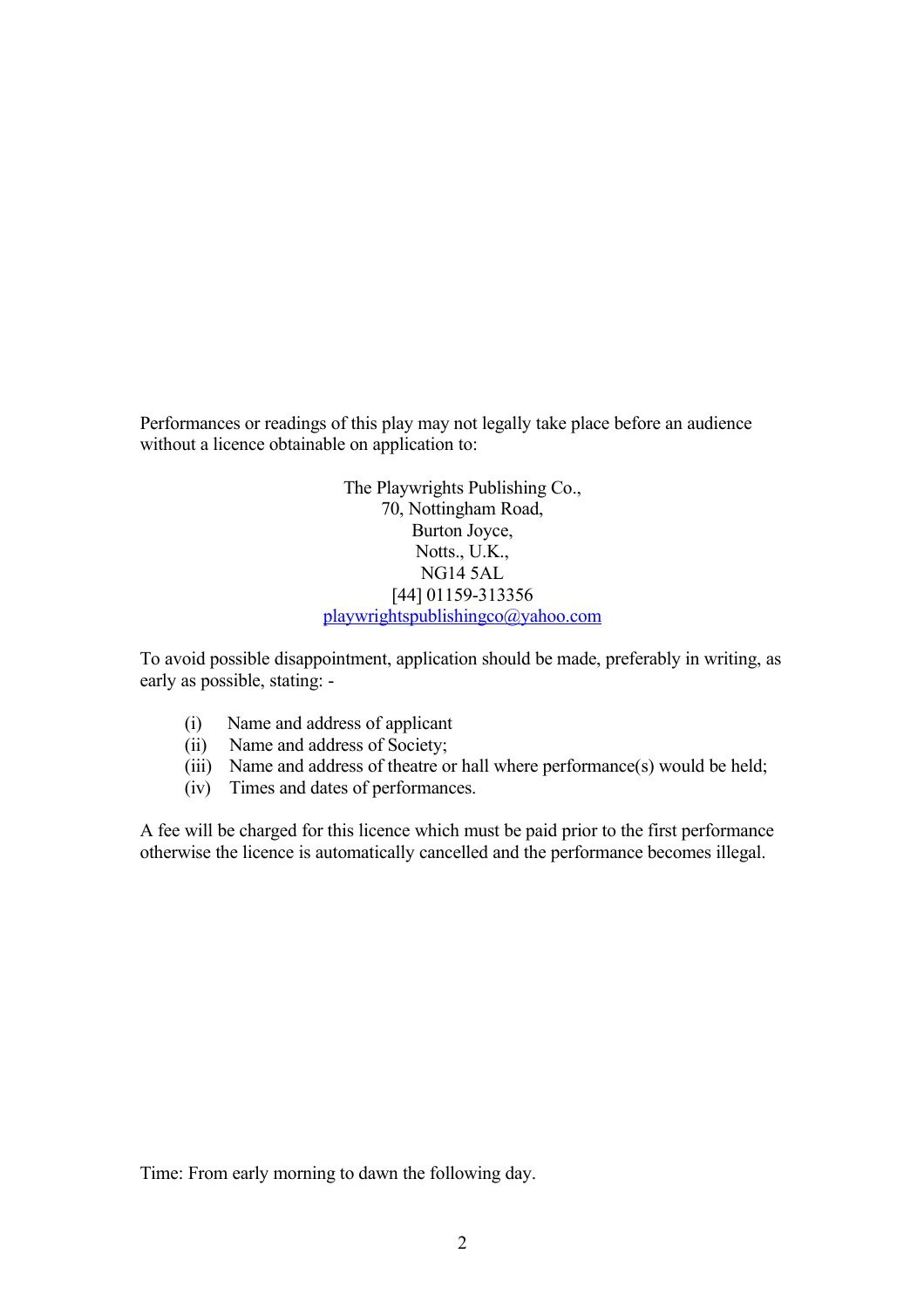Setting: The scene is France during the 1914-18 war. To the left of the stage there are sandbags placed around a makeshift shelter. There is a small wooden table and empty ammunition boxes used as chairs. Just to the right of the shelter a soldier sits on an empty ammunition box. To his right is a propped up rifle and on the ground is a British Army helmet. The noise of gunfire can be heard in the background.

#### **Characters**

PRIVATE WILLIAM (BILL) BANNISTER: An idealistic, strong-principled, 19 year old. He is intelligent but has no privileged educational background. Although threatened with severe punishment he refuses to be on the execution squad, which will execute a deserter from his Company.

PRIVATE ALFRED (ALF) REYNOLDS: A 19 year old who acts out loud mouth bravado to hide his true feelings of breaking down under stress. He tries to persuade his friend William that neither of them have any rights under army rules.

SERGEANT JOHN RAMPLE: A 39- year- old professional soldier who appears to enjoy aggressiveness. He prides himself on keeping good discipline and can't understand Private Bannister's principles.

M.O. (Medical Officer) CAPTAIN MARK HALL: A 44 year old career soldier. A pompous, 'by the book', officer. He firmly believes that, in time of war, army authority should not be questioned. His personality gives the impression that he thinks himself superior to the rank and file.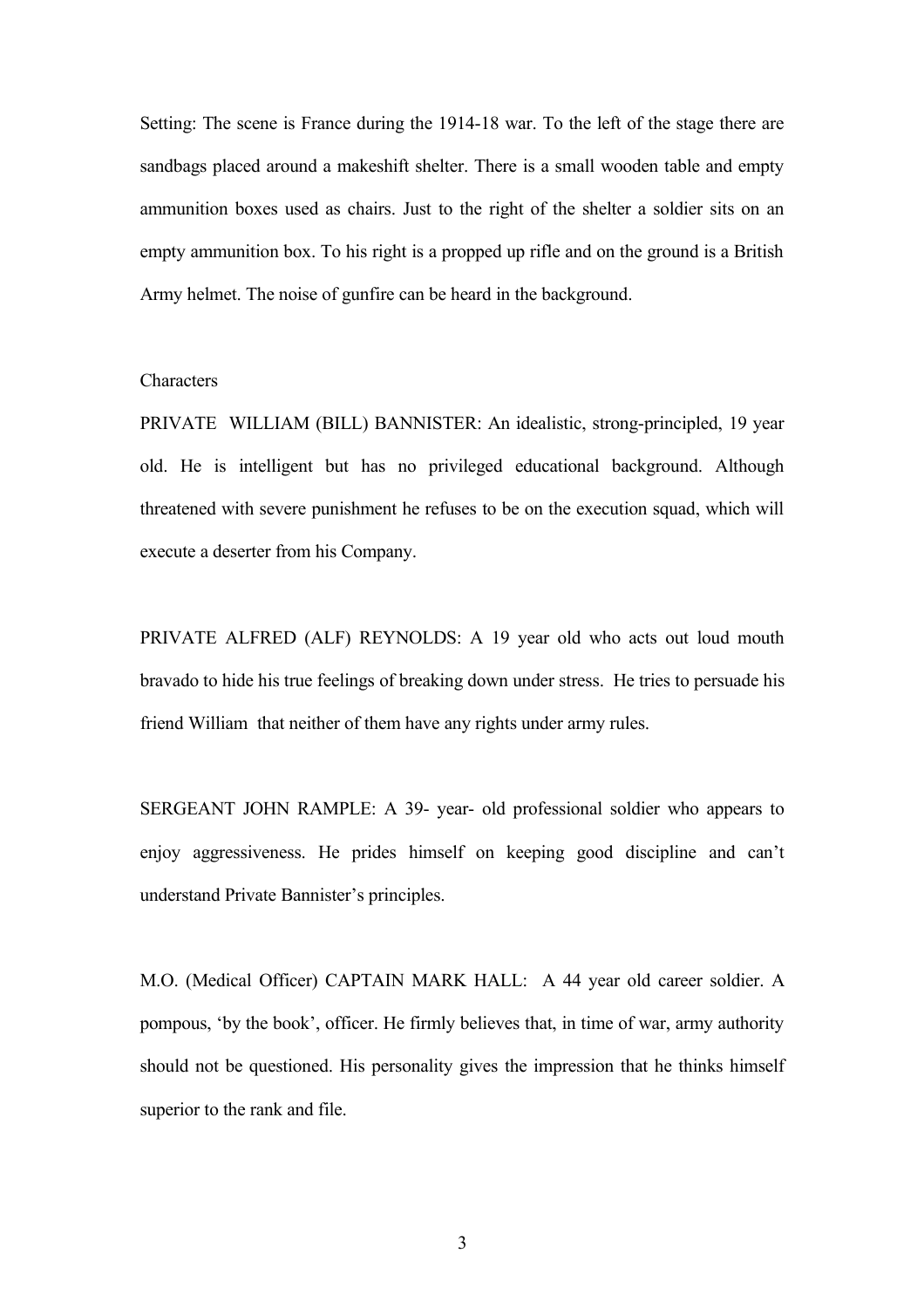### ACT 1

### SCENE 1

*(Sergeant Ramples voice can be heard, to the right of stage*.) It's not enough to have a bloody coward on the team. Now Bannister's decided to play barrack room lawyer. Where is the silly sod*? (A different voice answers)* Over by the trench Sergeant. *(He*

*enters on stage and faces Private Bannister)*

SERGEANT: What the hell are you playing at Bannister? Sending a bloody letter to the Commanding Officer telling him you refuse to take part in the execution of Private Dayton. You must have lost your senses.

WILLIAM: No! Come to my senses is more like it Sarge.

SERGEANT: Talk to me like that Bannister and you'll end up dead quicker than Private Dayton.

WILLIAM: I won't become a murderer for anything or anyone.

SERGEANT: Look its soldiers like him that could lose us this bloody war. If we all became cowards, the Germans would bayonet our guts out.

WILLIAM: John Dayton is shocked out of his mind.

SERGEANT: We could all say that, it's no excuse; we don't run away there's nothing we can do about it. The orders come down from headquarters. Private Dayton is to be executed in front of the Company to set an example, before we move up to the Somme. WILLIAM: How can we kill our own comrades? What does that make us? I couldn't live with that.

SERGEANT: After tomorrow's offensive, you might not have to worry about living with anything.

WILLIAM: He's only 16. He lied about his age so he could enlist.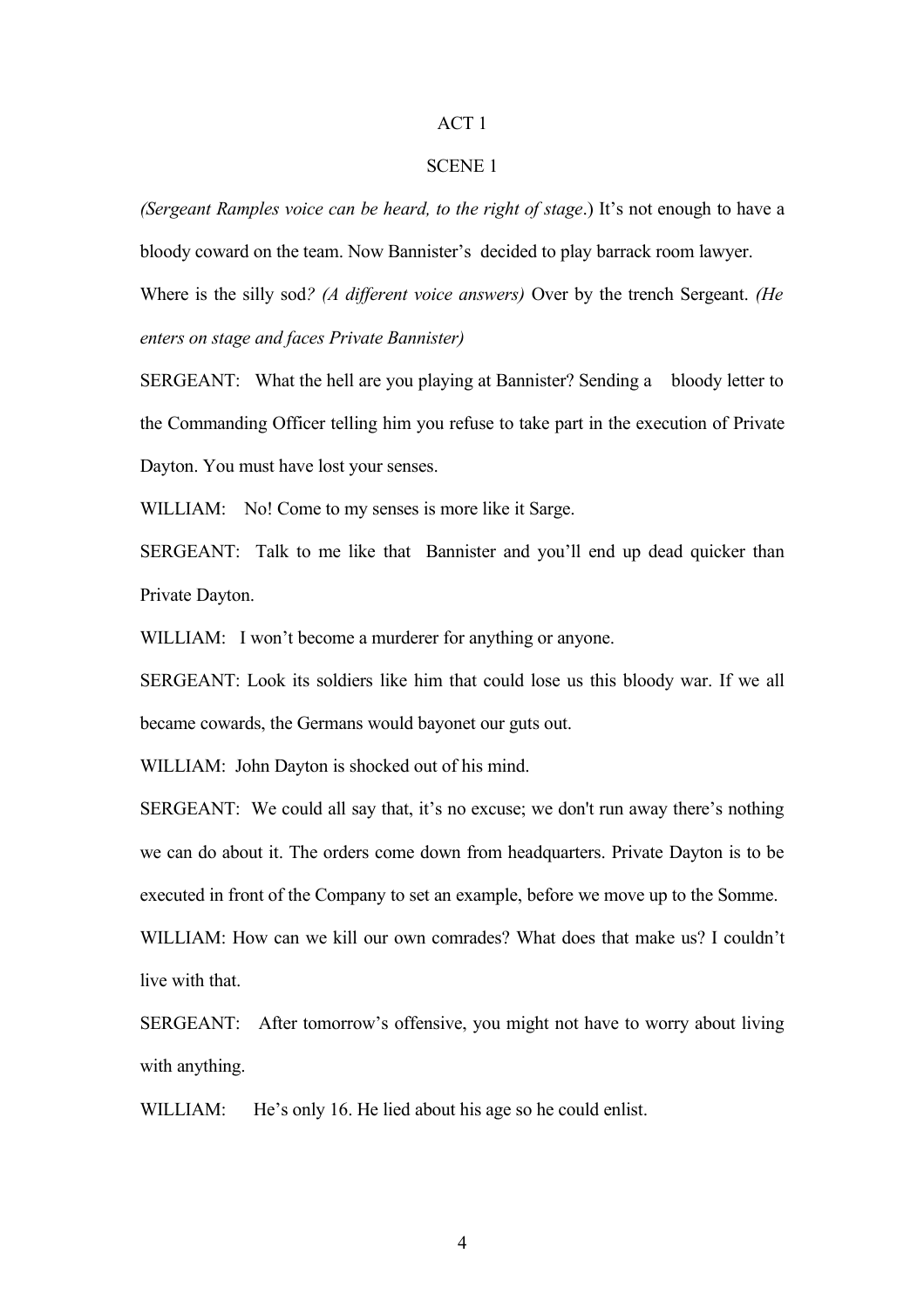SERGEANT: More bloody fool him. He took the oath to die for King and country. Now he's been given the opportunity.

WILLIAM: What will happen to me for refusing to join the execution squad?

SERGEANT: At the very least a court martial and a sentence of imprisonment if your lucky enough not to join Private Dayton. Why the hell weren't you a conscientious objector instead of joining up?

WILLIAM: I was willing to serve my country in a just war, but not by

killing a fellow soldier.

SERGEANT: You're not killing a fellow soldier. You just happen to have been chosen as one of twelve other soldiers to carry out an order to be on the execution squad.

WILLIAM: I 'm being ordered to fire a bullet at a British soldier.

SERGEANT: Private John Dayton his now classed as a prisoner who should have acted like a real soldier and so should you. So let's get on

 with fighting this bloody war. At the moment, you're just as useless as the man to be executed. Think about the last time you had your stupid principles. You refused to scream on bayonet practice. Two weeks punishment duty wasn't it. You won't have it so easy with this one. You've made real trouble for yourself.

WILLIAM: Screaming while sticking a bayonet in a straw bag and imagining it was a human body just seemed psychopathic.

SERGEANT: Damn you Bannister if I wasn't a Sergeant

I'd knock you down but I still think you can be a good soldier if you pull

yourself together. War's a nasty business; I've had to make decisions that have put my own and other men's lives at risk.

WILLIAM: Do you agree with the execution?

5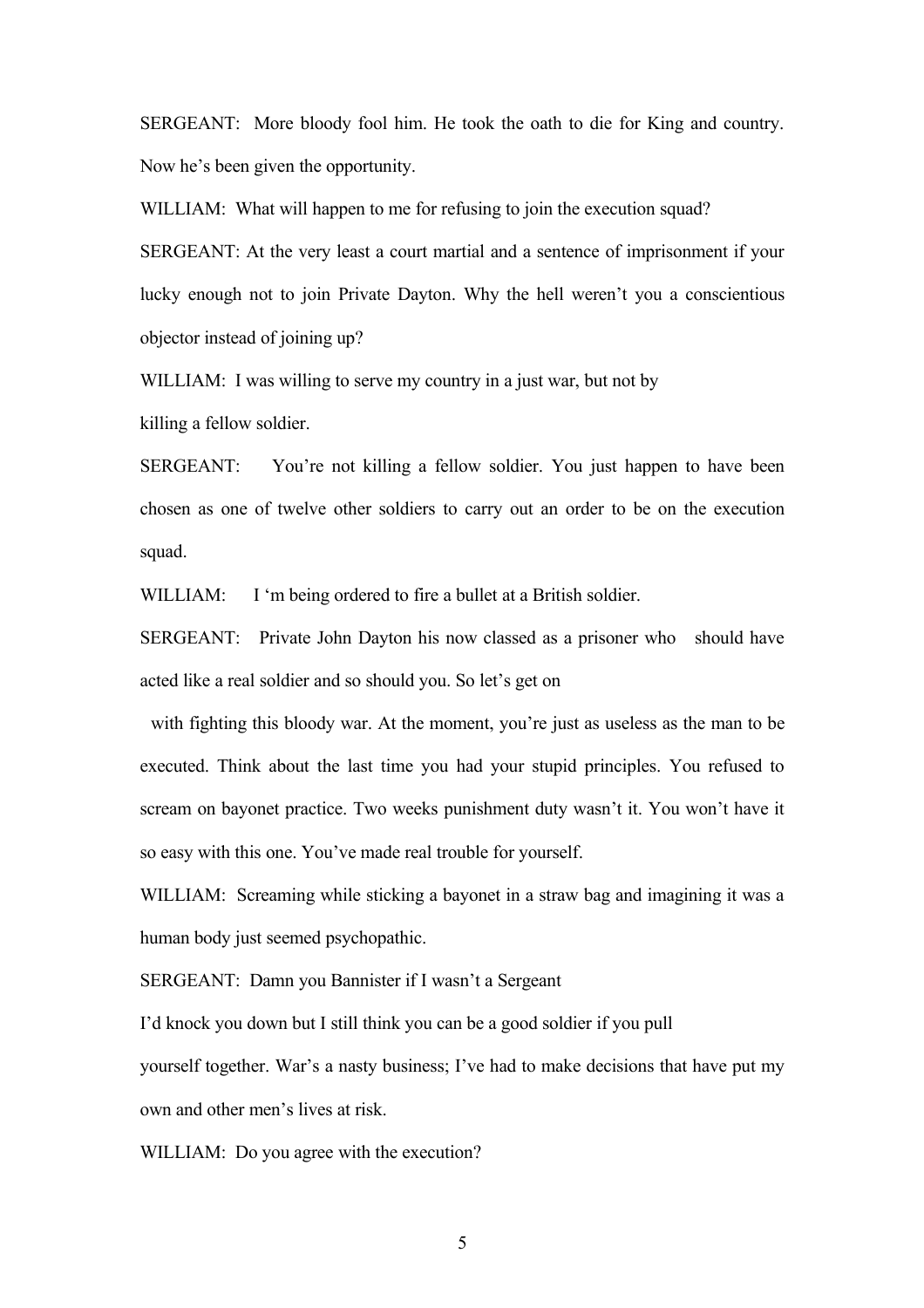SERGEANT: Whether I agree or not doesn't matter I carry out my orders. In that last fiasco, I was ordered to initiate a gas attack when I could feel the wind blowing in my face. As a result of that idiocy, some of our company were gassed. I have to live with that.

WILLIAM: Are you saying we are not allowed to question wrong actions.

SERGEANT: We are at the mercy of our master's, the generals. A general is a soldier who gives your life for his country. I put you on this duty to give you time to think things over. Have you done that?

WILLIAM: Yes Sergeant I've resigned myself to Army punishment rather than the tormented mind I would get if I took part in the execution of Private Dayton.

SERGEANT: Why don't you understand the situation before time runs out and it's getting very close to that? The Commanding Officer's been very patient with you up to now. It's time you gave up your stupid protest.

WILLIAM: I can't possibly see how protesting about taking part in killing a British soldier is stupid.

SERGEANT: Just what the hell are you hoping to achieve? You can't see the futility of what you're protesting about. *(He takes the rifle off his shoulder and moves across the stage. He then points to an area off stage)* You see that rat.

WILLIAM: Yes, I've been watching him on and off for the last ten minutes.

SERGEANT: *(He points a finger at the rat and shouts)* bang. Did you see it take off before he became a dead rat?

WILLIAM: Yes it does have some intelligence.

SERGEANT: Next time it might not be so lucky. It took heed of a warning the rat used his head so why the hell can't you? *(Reaching into his pocket he takes out a pack of cigarettes and offers one to William)*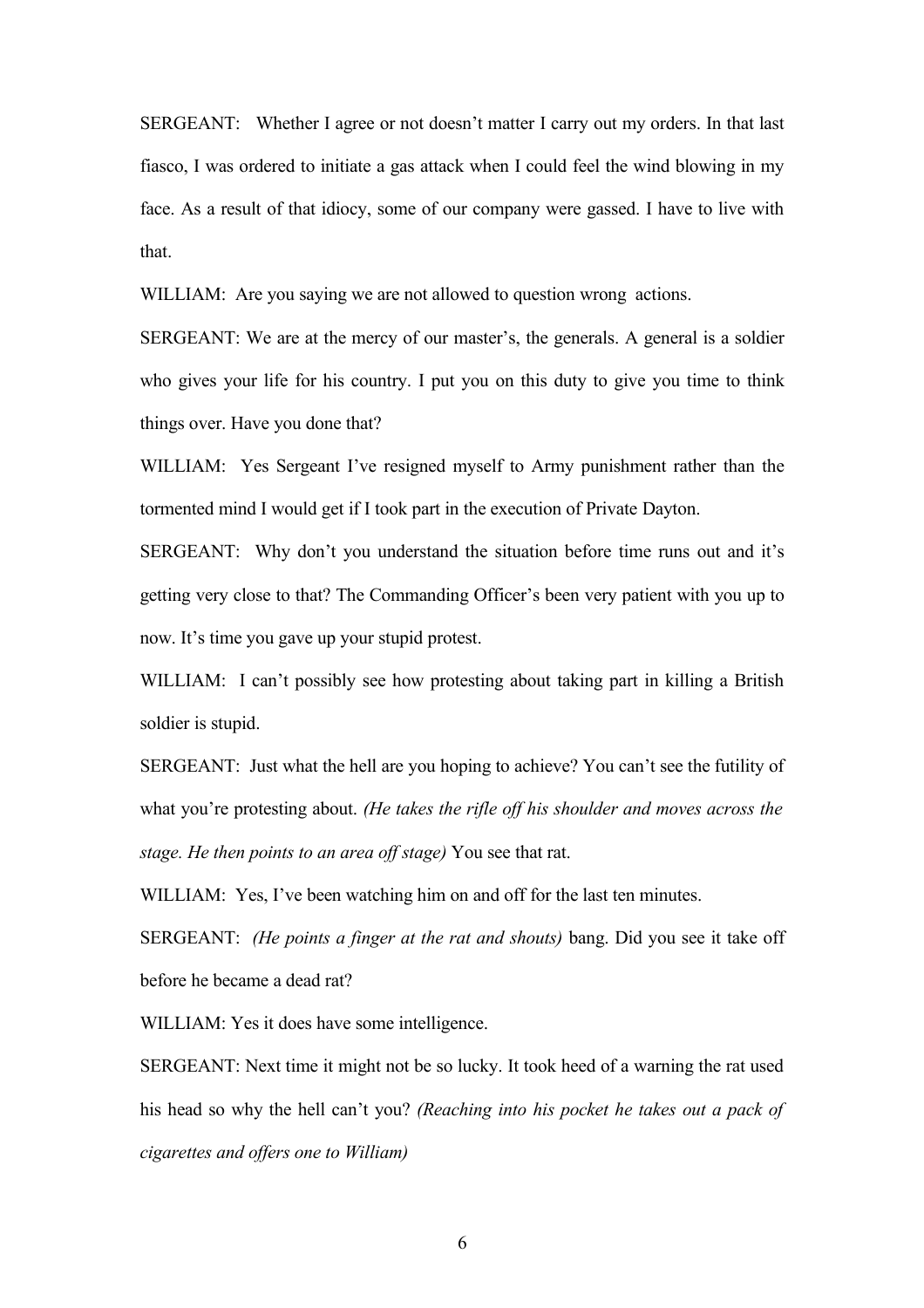WILLIAM: I don't smoke.

SERGEANT: I didn't until I came to France *(He puts the packet back in his tunic pocket*) I've nothing against you personally in fact I recommended you to be a Non-Commissioned Officer before this problem came up. I need good soldiers in this company. You have soldiered well so far.

WILLIAM: Thank you sergeant but you could be wrong about the rat not being dead. SERGEANT: Why?

WILLIAM: Before you scared, him off I watched him eating the scraps from Army food.

SERGEANT: You really are peculiar Bannister. Here you are on report for disobeying army orders and yet still finding time for a joke. Some might even say you have a sense of humour in sending that protest letter to the C.O. stating you refuse to be part of an execution team. It's never been known for any Private to put himself in that position. If it had occurred back in Aldershot instead of on this battlefield you would have been locked up in the guardroom. Of course they don't carry out executions for desertion back in blighty so it wouldn't have arisen.

WILLIAM: Nothing seems the same since I left England.

SERGEANT: In the trench's, it's a different game altogether. It's essential that you lad's accept the discipline of fear. The last time we went into no-man's land I had to put a gun to a corporal's head before he would climb out of the trench. It was no problem afterwards because he was one of many from my company killed on that day.

WILLIAM: It strikes me that no one should be surprised at finding they break up under the circumstances.

SERGEANT: In war no matter what the circumstances, orders must be obeyed. Do you think that long serving men like me don't feel fear? I saw my best friend get his head

7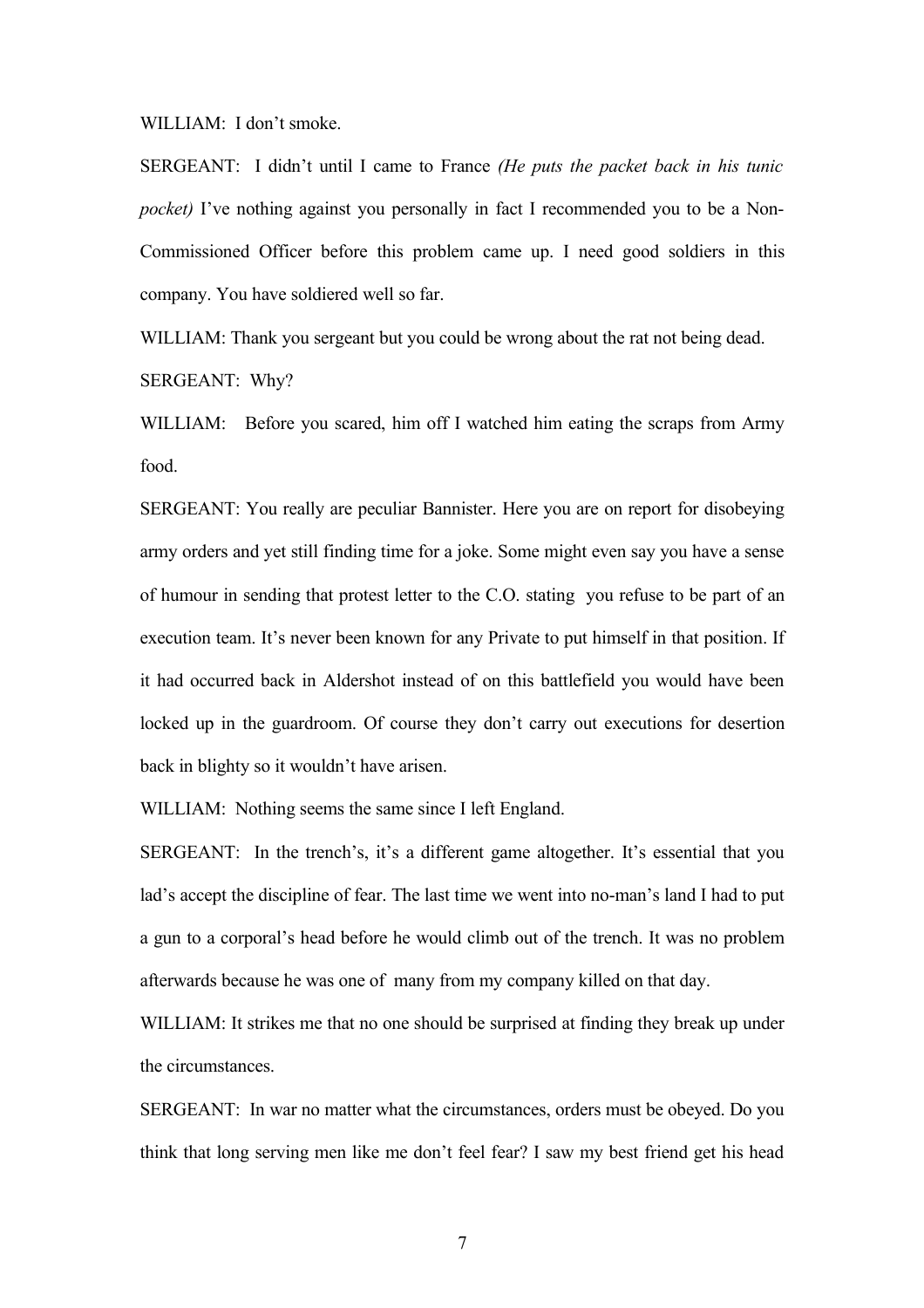blown off in the Boer war. Tomorrow it's back up to the front and that's not going to be a bloody Sunday School outing for you or me. What did you do before you were stupid enough to join the army?

WILLIAM: I worked on my parent's farm.

SERGEANT: Strange I had you down as a college boy.

WILLIAM: I certainly intended too but I was needed to keep the farm going. (*He walks a few paces and looks over the trench)* It's very quiet out there tonight. I think they must be short of shells.

SERGEANT: Or saving them for tomorrow when we leave the trench.

Don't get complacent because this areas away from the front line. It's quiet now but you never know what to expect. A few weeks ago, private Grantly was on duty here when shelling started up, after it was over they found four different parts of him.

WILLIAM: That's a very sobering thought Sergeant.

SERGEANT: Sobering? considering your situation at the moment, you really are a cool customer Bannister.

WILLIAM: Situation? all I've done is make a protest against what I consider to be an injustice.

SERGEANT: You certainly are an innocent abroad. You must have been in the Army long enough now to know that isn't allowed. It may be possible for some high-ranking brass to do that but not for the private soldier.

WILLIAM: Then it's time for the private soldier to speak out.

SERGEANT: Our job is to carry out orders from the top. You were lucky not to have been in action on that first day at the Somme 250 from my company were killed in that offensive. It was supposed to be a walk across no-man's land to take over the German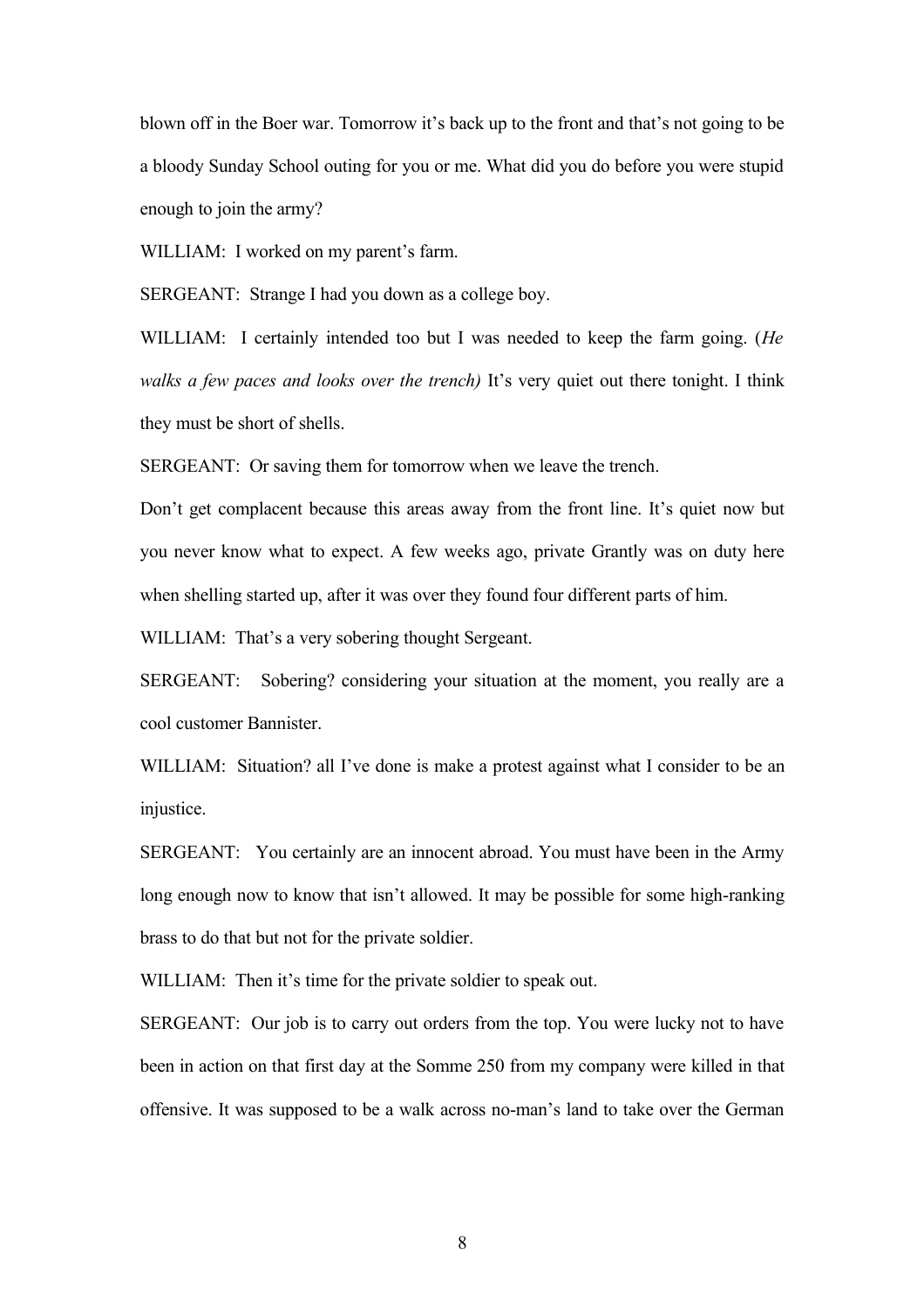trenches. It turned out to be an absolute slaughter*. (He walks away a few paces then turns and kicks a sandbag)* The stupid sods!

WILLIAM: It certainly was a blunder.

SERGEANT: At least we'll know what to expect when we go over the top this time.

WILLIAM: What will be different?

SERGEANT: On that, last one we were ordered to walk across because the enemy had been flattened by days of non-stop shelling. It didn't work out like that. They were ready and well prepared. My men were cut down like wheat from a scythe.

WILLIAM: Can we expect that tomorrow?

SERGEANT: Possibly but we won't be walking into it.

WILLIAM: Those Germans are full of surprises.

SERGEANT: We need more experienced soldiers there's too many of you boys coming in. God knows how many more private Dayton's will be punished before this war is over. Don't you feel any animosity to a soldier turning his back on the company before a crucial battle?

WILLIAM: No, I think everyone as a breaking point.

SERGEANT: Not in my company*. (Walks over to a box sits down and begins fumbling in his tunic pocket before pulling out an empty cigarette pack which he crumbles in his hand*) Damn I thought I had one left.

WILLIAM: *(Turns away from the obviously disturbed Sergeant and gazes into the periscope)* It looks like Salisbury plain out there before the noise of training begins.

SERGEANT: More than training is needed to prepare men for the Somme battlefield. You won't have time to do any drawing tomorrow afternoon.

WILLIAM: Drawing?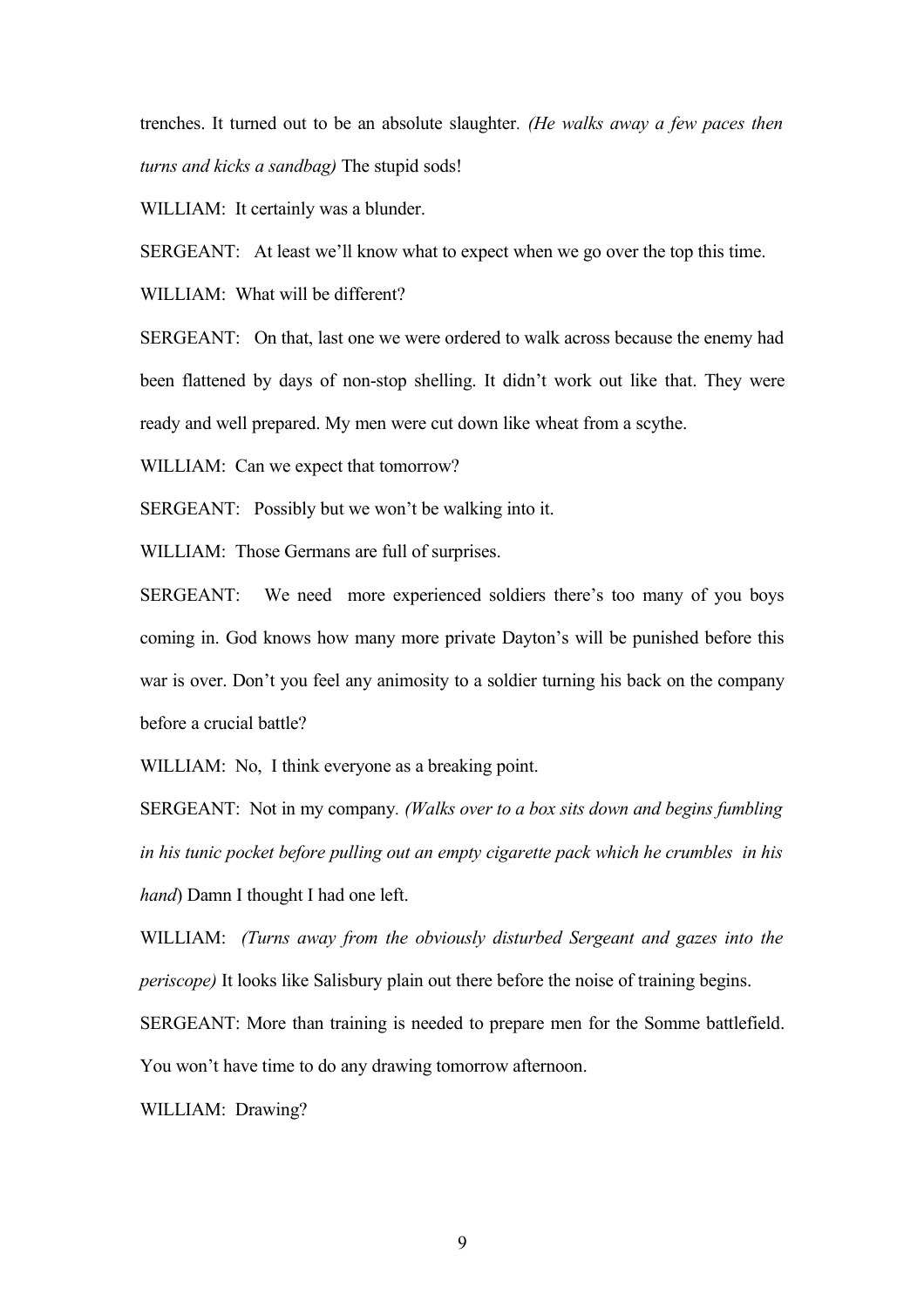SERGEANT: Yes, I noticed you with pencil and pad a few days ago. What were you sketching?

WILLIAM: Just that desolate landscape over there *(He nods in the direction over the trench)*

SERGEANT: Why?

WILLIAM: I have no camera.

SERGEANT: You really are an odd one. Nevertheless, a damn good soldier. I suppose you farm lads get used to killing animals. Those town boys are real soft. I've seen them freeze at the sight of blood. One farmer is worth ten factory men.

WILLIAM: Pulling the trigger on a human being is different from shooting at crows or a rabbit.

SERGEANT: Do you think a soldier out here gives himself time to think that a German he's trying to kill is human. Most farmers probably see it as slaughtering pigs.

WILLIAM: I do not see it like that.

SERGEANT: Too bloody right you don't, that's your problem.

WILLIAM: Before I became a part of this carnage, I believed the war was necessary as a means of defence and liberation. It now seems to be more a futile sacrifice.

SERGEANT: Careful a man can't afford to be too reflective when he's not far off going over a trench top. All his attention should be on kill or be killed.

WILLIAM: Don't you see any possibility for negotiation. What was gained from thousands killed in the Ypres battle we both took part in?

SERGEANT: Whether we like it or not we voluntarily agreed to serve our country and if we backed off now we'd end up where private Dayton is and he's one too many from my Company.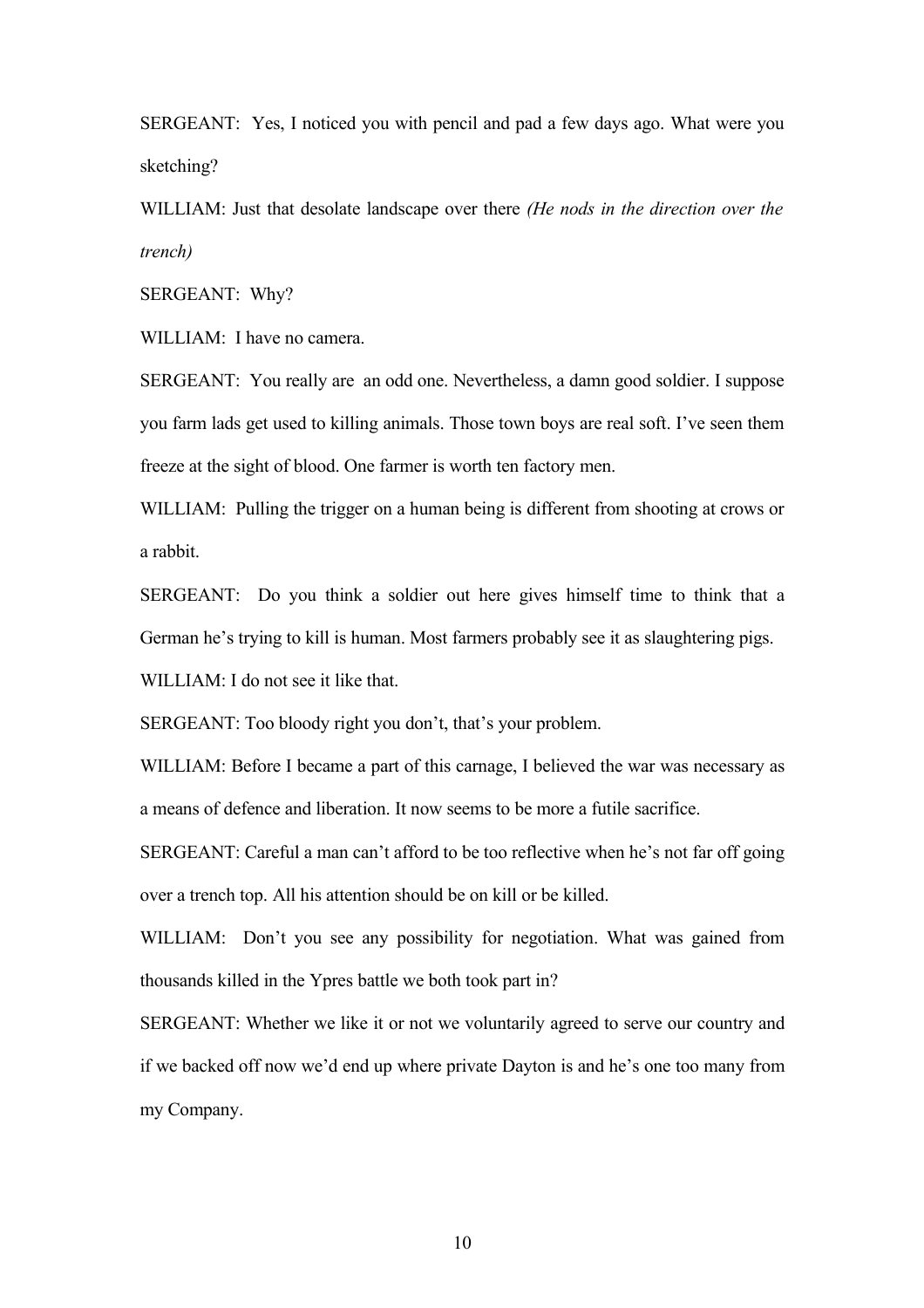WILLIAM: How can a 16-year-old be written off like that? He must have shown courage to join up as an underage soldier.

SERGEANT: He is old enough to know a soldier will face punishment if he breaks the rules and contravenes section 4 of the Army Act -showing cowardice in the face of the enemy.

WILLIAM: He's not the only soldier to have done that. So far, most of those who received a death sentence from the Court Martial have been reprieved.

SERGEANT: You have been doing your homework. Pity you can't get it through that soft head of yours what's happening. The delusion of this war coming to a quick end is over. The top brass believe morale is low and any loose discipline could result in thoughts of mutiny. The French Army is close to that at the moment.

WILLIAM: I think if soldiers have to shoot a comrade for giving way to overpowering emotions then morale is going to be even lower.

SERGEANT: Why do you think the men keep on fighting? It's because of a belief in patriotism and a sense of duty. That means strong discipline is needed.

WILLIAM: What about humanity?

SERGEANT: Out here, a person isn't an individual, he's part of the war machine. Didn't they tell you about that at Aldershot?

WILLIAM: Is no account taken of uncontrollable shock from the constant shelling. SERGEANT: Shock isn't found in a good unit. A well-trained soldier should not breakdown because of gunfire.

WILLIAM: It could be a temporary lapse.

SERGEANT: Such behaviour can be transferred to other soldiers then you have panic, which destroys the fighting mentality needed in an attack like the one planned. Private Dayton was described in a Court Martial as being liable to cause panic. The Court had